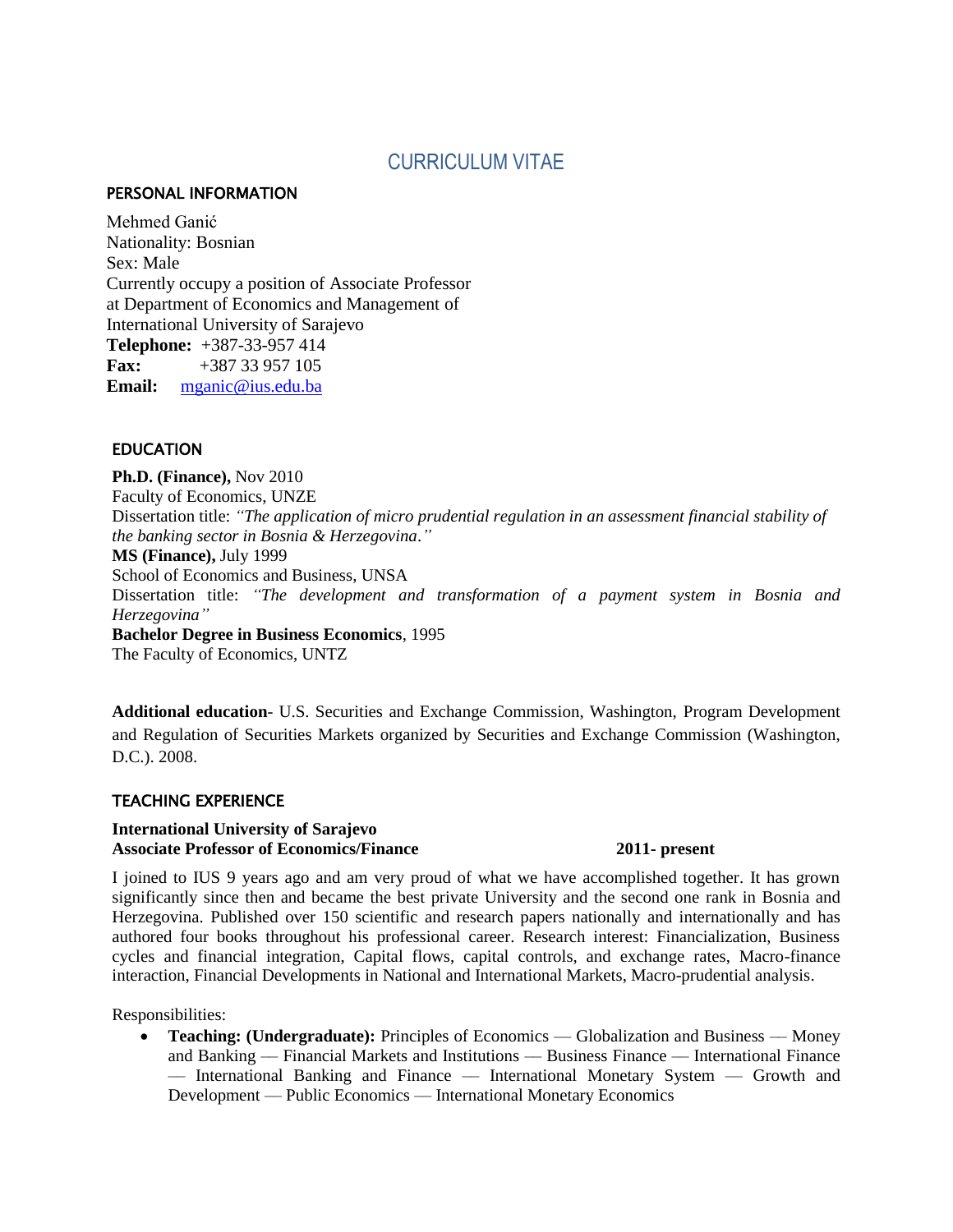- **Teaching: (Graduate)**: Business Finance Corporate Finance Seminar in Special Topics in Finance –– International Banking and Finance –– Monetary and Fiscal strategy –– International Financial markets –– Globalization and Global governance.
- Supervised 5 MBA students' dissertations (completed).
- Developed curriculum for some selected courses (International financial markets, International Monetary System, International Banking and Finance, Globalization and Business, Globalization and Global governance).
- Teaching and examination at all levels, supervision of postgraduate and undergraduate theses, publishable research, and administrative and other tasks in accordance with university regulations.
- Actively participated in all Faculty of Business activities including the revamping of the business administration curriculum.
- Serving in the Undergradute Programmes and Graduate Programmes Curriculum Committee

## ADMINISTRATIVE EXPERIENCE

Program Coordinator for ECON Study Program between 2012 and 2017 Vice Rector for Academic Activities and Student's Affairs, 2018 -present

## INDUSTRY EXPERIENCE

Prior to joining IUS, I have spent five years at the Securities Commission of the Federation of Bosnia and Herzegovina and was responsible for performance Securities Regulation: Mutual Funds Enforcement, Disclosure, Accounting, Audit as well as on evaluation of the applications made by issuers of capital market. I am familiar with various equity valuation models and performance analysis. Experience with security classifications (sectors, industry groups, industries, sub-industries).

Six years of professional experience in commercial banking, includes duties and responsibilities in Commercial cash management for corporate clients, Retail banking and commercial lending, Address accounting and treasury functions, handling cash management and risk planning activities.

# **SKILLS**

Excellent econometric and financial modeling skills.

Extensive experience in E Views, STATA and Excel. Intimately familiar with various econometric techniques (for cross-sectional, panel co integration and dynamic panel data) and data sources from DataStream and Bloomberg.

### RESEARCH INTEREST:

Financialization, Business cycles and financial integration, Capital flows, capital controls, and exchange rates, Macro-finance interaction, Financial Developments in National and International Markets, Macro-prudential analysis.

# INTERNARTIONAL PROGRAMS:

Visiting lectures

- KUL University, Poland, May 2019 (delivered a lecture about Financial integration in the SEE countries, Global Financial System and the Financial Markets as well as International Financial regulation and Basel Accord).
- University of Economics Varna, Bulgaria, May 2017 (delivered a lecture about Globalization and Contemporary Issues in Transition economies).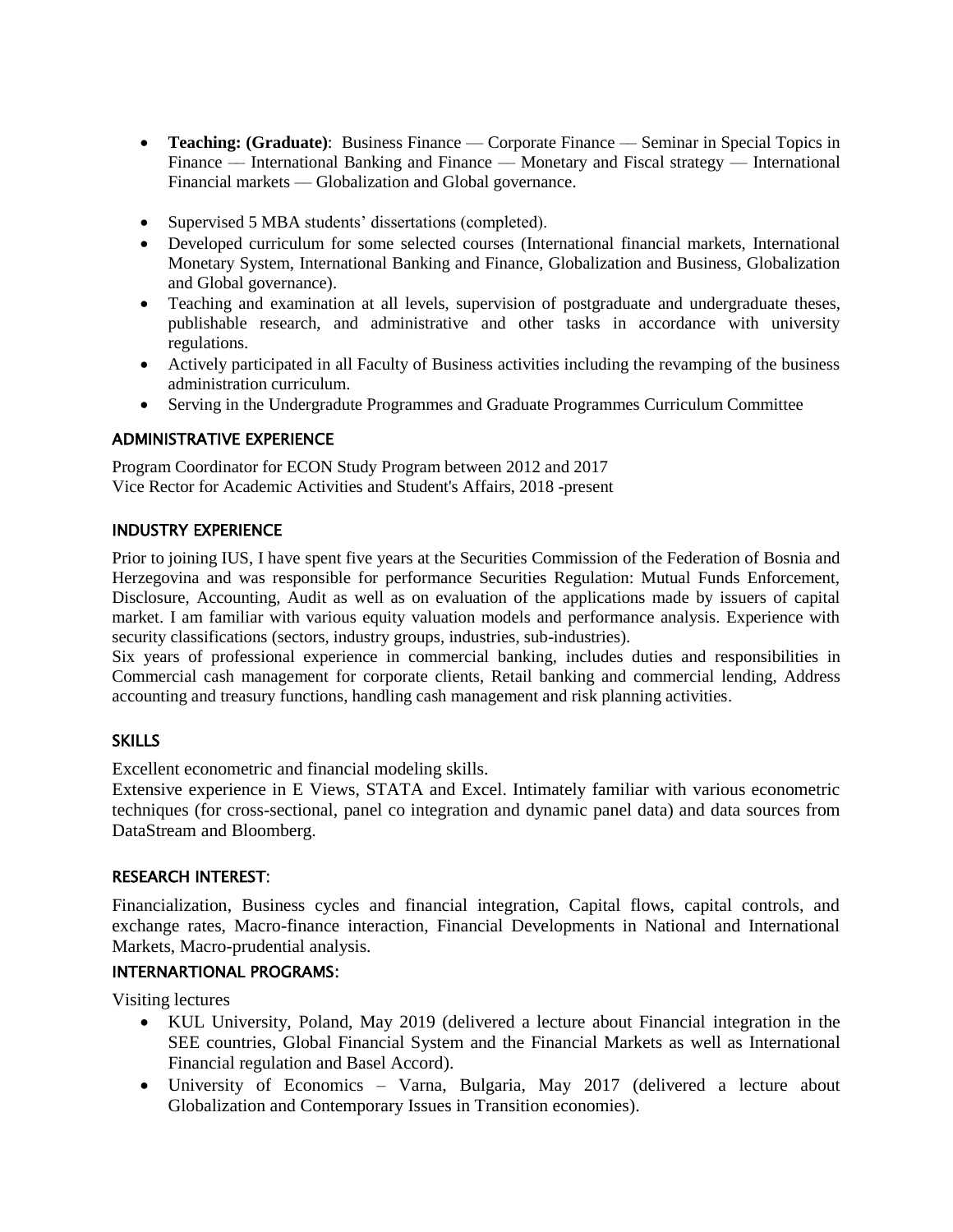İstanbul Ticaret Üniversitesi, Turkey, May 2016 (delivered a lecture about Contemporary Trends in International financial integration).

**Extract from the Social Science Research Network (SSRN) Statistics as of** February 18, 2021

SSRN Author Rank (Mehmed Ganic, 23,806) 19 items 25,173 out of 564,207 researchers: Top **4.46 %.**

#### PROFESSIONAL DEVELOPMENT

**JOURNAL ARTICLES Indexed in SCImago (SJR) Database**

- Ganić, M., Hrnjić, M. (2021). How Does International Financial Integration Really Affect Transition Countries' Growth? Empirical evidence from CEE-10 countries. The Journal of Central Banking Theory and Practice, Volume 10, Number 1.
- Ganić, M (2020) Is financial integration Driver of Income inequality? A panel co-integration analysis in Europe, Int. J. of Economic Policy in Emerging Economies, Vol. 14, No. 1. https://doi.org[/10.1504/IJEPEE.2021.111950.](https://dx.doi.org/10.1504/IJEPEE.2021.111950)
- Ganić, M. and Mamuti, A. (2020). A re-examination of validity the life cycle hypothesis: Evidence from Emerging Europe, Croatia Economic Survey, December, Vol. 22(2). https://doi.org[/10.15179/ces.22.2.3](https://www.researchgate.net/deref/http%3A%2F%2Fdx.doi.org%2F10.15179%2Fces.22.2.3?_sg%5B0%5D=uIqRGTbDbWlczLMDdEN2LKoN2wKB1Y1TCjw8oKmt515jMRBT8iJdDDFE6Vgf2dOFwMo52Jz2EgWJpcXUV7GYErV2fA.b7ckIlE2GmDk19D7Nw1mVtcxyy1AdWywGDOwyoGhbuVefil6xKdeFz7xh4YGo0Xj0frBIMRP-II1C7ShchrVsQ)
- Ganić, M. (2020). Are Determinants of International Financial Integration in the European Transition Countries Different from Post-Transition Countries?- Studies in Business and Economics. Volume: 15, Issue 1, 2020. https://doi.org/10.2478/sbe-2020-0005
- Ganić, M., Hrnjić, M. (2019). Does a country's business regulatory environment affect a country's attractiveness to FDI? Empirical evidence from Central- and South East European Countries? – The Eastern Journal of European Studies (EJES)Volume 10, Issue 2.
- Hraiba, A. Ganić, M. and Brankovic, A. (2019). Does the wave of Arab spring affect of Foreign Direct Investment (FDI) Outward? An Empirical Evidence from the Mideast and North Africa. Ekonomski Pregled. Vol.70. <https://doi.org/10.32910/ep.70.3.3>
- Ganić, M. (2019). Does FDI inflows contribute to Poverty Reduction? An empirical evidence from the EU transition countries. Scientific Annals of Economics and Business. Vol.66. No1. DOI: 10.2478/saeb-2019-0003.
- Ganić, M.(2018). An Empirical Analysis factors affecting of bank interest margins: Evidence from the South East European (SEE) Countries, Comparative Economic Research. Central and Eastern Europe 21(2). DOI: 10.2478/cer-2018-0013.
- Ganić, M., Ismić, B. Sarajčić, S. (2016). Does Financial Deepening spur the Economic growth? Evidence from Bosnia and Herzegovina, Journal of Economic Cooperation and Development, Vol. 37, No. 1.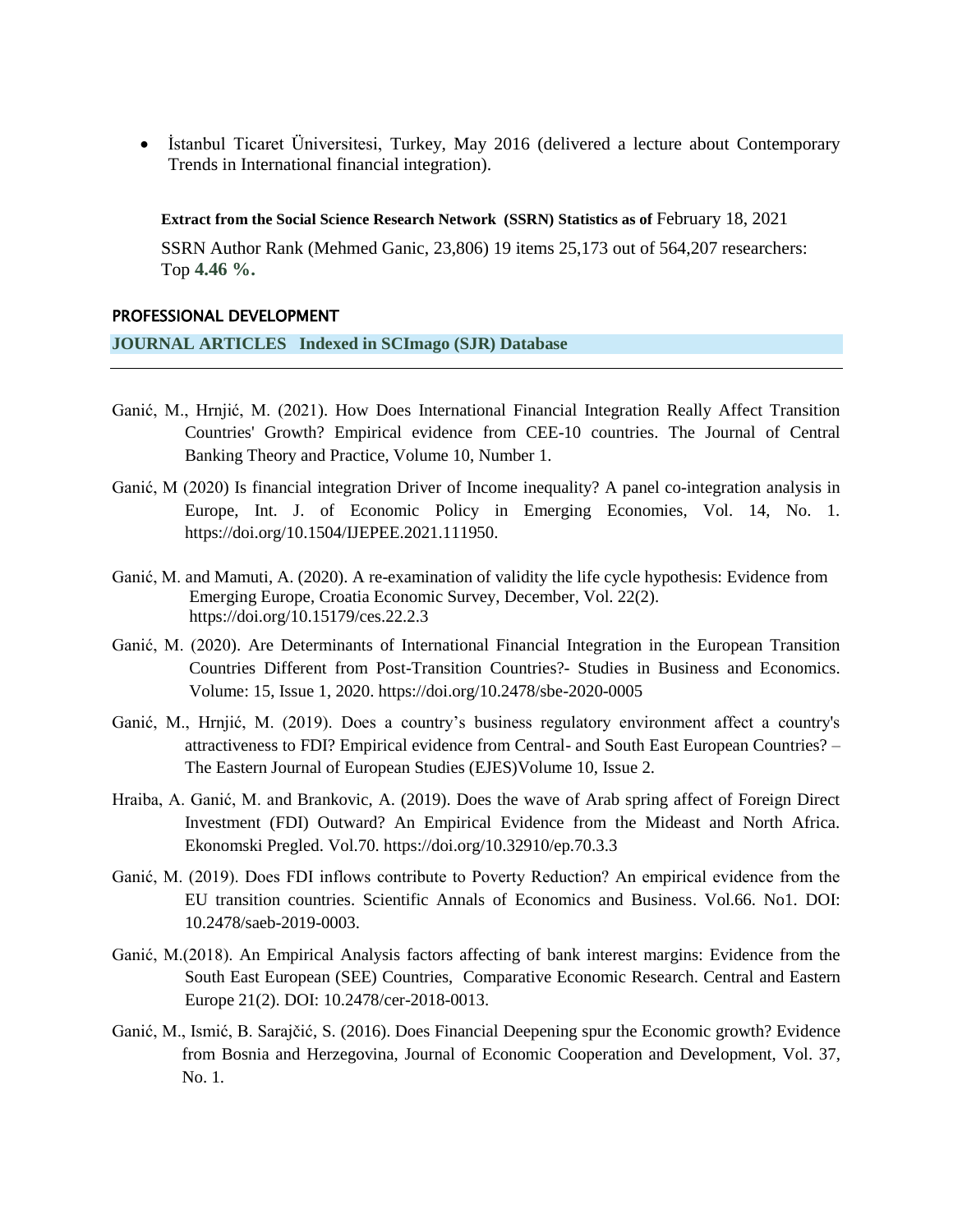#### **JOURNAL ARTICLES REFEREED and Indexed in other International database**

- Ganić, M., Dizdarevic, A. and Mamuti, A. (2017). Assessing a Currency Substitution Persistency in the Western Balkan Region, Economic Analysis (Vol. 50, No. 3-4, 43-54). Indexed in ERIH PLUS, EBSCO and REPEC. UDC: 336.744/.746 336.76(497-15)
- Mamuti, A., Ganić, M. (2017). Quantitative and Qualitative Aspects of Remittances, Comparative Analysis of Albania and Macedonia, European Journal of Sustainable Development Research, Volume 2, Issue 1. pp. 143-148.
- Ganić, M.,Mamuti, A. (2016). Development , Trends and Features of Financial Integration in the Western Balkan region – Cross Country Comparisons, Uluslararası Yönetim İktisat ve İşletme Dergisi, Int. Journal of Management Economics and Business ICAFR 16 Özel Sayısı Int. Journal of Management Economics and Business, ICAFR 16 Special Issue. Indexed in: [TÜBİTAK-](http://uvt.ulakbim.gov.tr/sbvt/)[ULAKBİM,](http://uvt.ulakbim.gov.tr/sbvt/) EBSCO, Index Copernicus, DOAJ and others.
- Mamuti, A., Ganić, M. (2016). The Effect of FDI on the GDP of Macedonia, Uluslararası Yönetim İktisat ve İşletme Dergisi, ICAFR 16 Özel Sayısı Int. Journal of Management Economics and Business, ICAFR 16 Special Issue. Indexed in: [TÜBİTAK-ULAKBİM,](http://uvt.ulakbim.gov.tr/sbvt/) EBSCO, Index Copernicus, DOAJ and others.
- Ganić, M., Ismić, B., Riđić, O. (2015). What drives the profitability of the banking sector? An Empirical evidence from Bosnia &Herzegovina, The Romanian Economic Journal, Indexed in: EconLit, Ulrich's Periodicals Director, Repec; EBSCO, Index Copernicus Journal Master List, Open JGate, Open Access Journals, DOAJ and others.Issue 55, March.
- Ganić, M. (2014). [An Empirical Study on Liquidity risk and its determinants in Bosnia and Herzegovina,](http://www.rejournal.eu/article/empirical-study-liquidity-risk-and-its-determinants-bosnia-and-herzegovina) The Romanian Economic Journal, ISSN (print) 1454-4296, ISSN (online) 2286-2056 Indexed in: Ulrich's Periodicals Director, Cabell's , Repec; EBSCO, Index Copernicus Journal Master List, Open JGate, Open Access Journals, DOAJ and others. [Issue 52 \(Year XVII\) October](http://www.rejournal.eu/issue/issue-52-year-xvii-october-2014)  [2014.](http://www.rejournal.eu/issue/issue-52-year-xvii-october-2014)
- Ganić, M. (2014). Bank Specific Determinants of Credit Risk An Empirical Study on the Banking Sector of Bosnia and Herzegovina, International Journal of Economic Practices and Theories (IJEPT) ISSN: 2247 – 7225 (online), [Vol 4, No 4 \(2014\),](http://www.ijept.org/index.php/ijept/issue/view/13) Indexed in RePEC, Cabell's, EBSCO, Index Copernicus, OCLC, BASE, Google Scholar and others. (Top Ten SSRN downloads, October.
- Ganić, M. (2014). Trends behind Implementation of Basel Core Principles in banking sector of Bosnia and Herzegovina - a Look Back and a Look Forward, International Journal of Academic Research in Accounting, Finance and Management Sciences, Volume 4, Issue 2, ISSN: 2225- 8329, pp. 236-246. Indexed in EBSCO Host, Ulrich's Web, Cabell's Directory of Publishing Opportunities, Index Copernicus, RePEc, EconPapers, WorldCat, EconBiz and others.
- Ganić, M. (2013). Some Issues with the Establishment of Financial Safety Net: Evidence from Bosnia and Herzegovina, International Journal of Academic Research in Accounting, Finance and Management Sciences, Volume 3, Issue 4 ISSN: 2225-8329, Indexed in EBSCO Host, Ulrich's Web (Global Serial Directory), Cabell's Directory of Publishing Opportunities, Index Copernicus, Open J-Gate and others.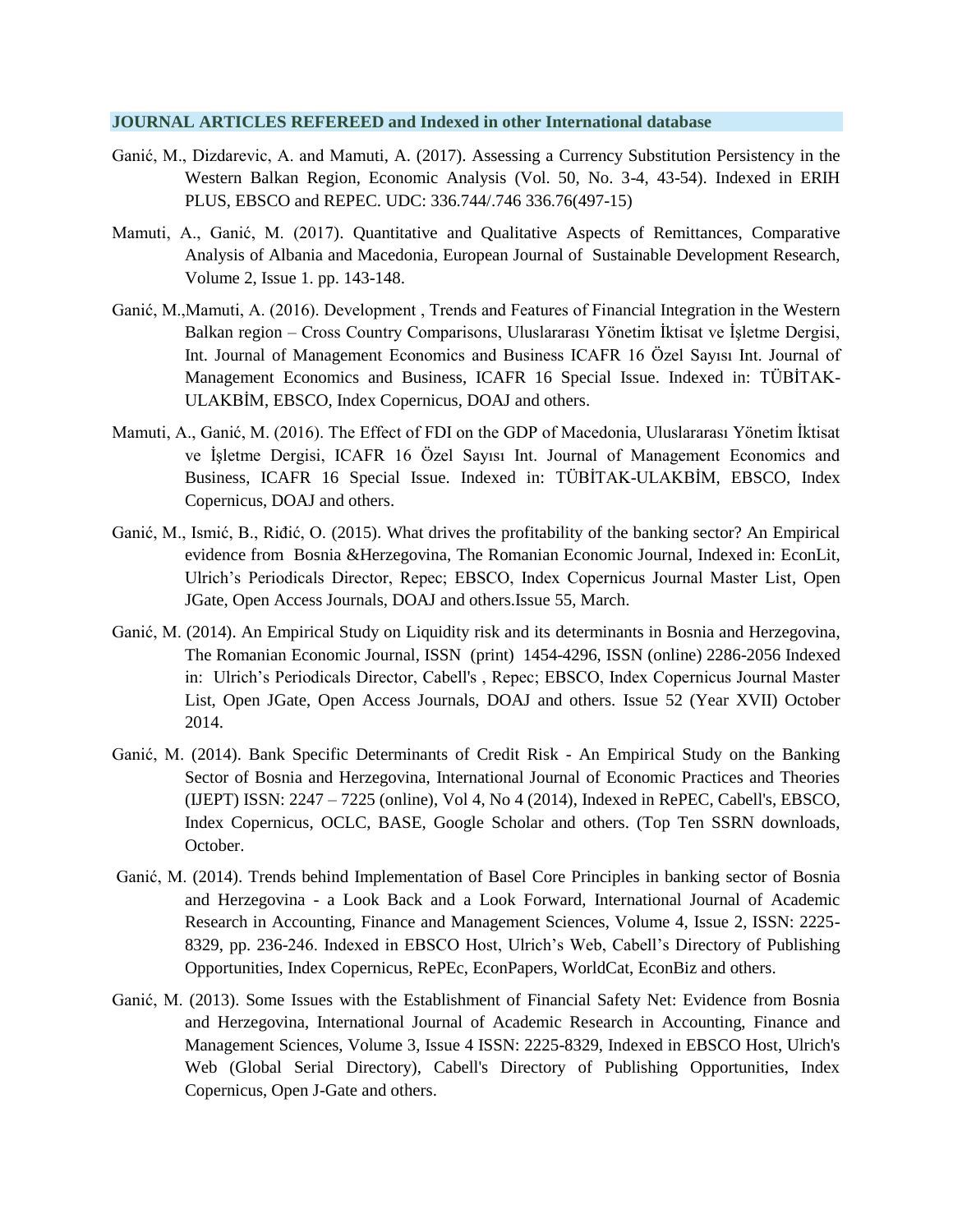- Ganić, M. (2013). The EU debt crisis: A Reflection on financial sector of the Western Balkans, Journal of Business, Economics and Finance, ISSN:2164-7943, Volume 2, Issue 1. Indexed and Abstracted in: Cabell's Directory (Economics & Finance), Open J-Gate, NewJour, ASOS Index Copernicus, EBSCO, Econlit.
- Ganić, M., (2012). The Impact the Global financial crisis on the banking sector of Western Balkans: Cross-country Comparison Analysis, Journal of Economic and Social Studies, ISSN 1986- 8499 (print), 1986-8502 (online Vol. 2, No. 2 (July ). Indexed and Abstracted in: [ECONLIT,](http://www.aeaweb.org/econlit/journal_list.php#J) [EBSCO,](http://www.ebscohost.com/titleLists/bth-journals.pdf) ProQuest, Index Copernicus, [ASOS](http://asosindex.com/journal-view?id=135) Index.
- Ganić, M.,(2012). The Efficiency of Banking Sector in Bosnia and Herzegovina in Comparison to Slovenia: Comparative Analysis Journal of Economic and Social Studies,), ISSN 1986- 8499 (print), 1986-8502 (online), Vol. 2, No. 2 (July). Indexed and Abstracted in: [ECONLIT,](http://www.aeaweb.org/econlit/journal_list.php#J) [EBSCO,](http://www.ebscohost.com/titleLists/bth-journals.pdf) ProQuest, Index Copernicus, [ASOS](http://asosindex.com/journal-view?id=135) Index. (with Azra Bićo).
- Ganić, M. (2012). Perspectives of Application of Currency Board Arrangement with Special Emphasis on Bosnia and Herzegovina, International Journal of Business and Social Science ISSN 2219- 1933 (Print), 2219-6021 (Online), Vol. 3 No. 4 [Special Issue - February 2012], USA. Indexed in: EBSCO, Index Copernicus, ProQuest, JournalSeek, Directory of Open Access Journals (DOAJ), Cabell Publishing, Ulrichsweb™

#### **Written Books**

- Ganić, M. (2021). *Financial Globalization in the Emerging Balkans: Exploring Financial Trends during the Eve of EU*, Membership, Palgrave Macmillan. DOI 10.1007/978-3-030-65009-4, Hardcover ISBN978-3-030-65008-7.
- Ganić, M., Branković , A. (2016). *Bosnian and Herzegovinian's commercial and economic relations with Turkey: The status of B&H's economy and recommendations for the future*, Publisher: International University of Sarajevo, (ISBN 978-9958-896-29-3), Sarajevo.
- Ganić, M. (2012). *Međunarodna regulacija u bankarstvu*, Publisher: International University of Sarajevo, (ISBN: 978-9958-896-11-8), Sarajevo.
- Ganić, M. (2004). *Evropska monetarna unija* , April 2004, Sarajevo, Publisher: TKD Šahinpašić, (ISBN-13: 9789958 410 9 18), Sarajevo.

**Book Chapter**

- Mamuti, A. and Ganić, M. (2019). *Impact of FDI on GDP and Unemployment in Macedonia Compared to Albania and Bosnia and Herzegovinan, In a* book: Creative Business and Social Innovations for a Sustainable Future, Publisher: Springer Verlag, Germany, DOI: 10.1007/978-3-030-01662-3\_19
- Ganić, M. (2019). *The Labour Market, Social Inequality and the Role of Emigration: The Case of the Western Balkan Economies: Recent Economic and Social Developments* in the book: Western Balkan Economies in Transition-Recent Economic and Social Developments, 1st ed. 2019, XII, 171 p., Springer Verlag, Heidelberg, Germany.
- Ganić, M. (2016). *Is the Economy of Bosnia and Herzegovina Ready to Enter the "Brussels Era",* Publisher: International University of Sarajevo (IUS) Rectorate. Sarajevo, June, 2016. Chapter - Part IV. pp. 124 - 137. In a book titled: Bosnia and Herzegovina: Law, Society and Politics.
- Ganić, M. (2014). *The Integration of Western Balkan economies in Global Economic Flows*. In Mehmet Bulut (Ed.) Resilkroad. IZU and ADAM: Istanbul.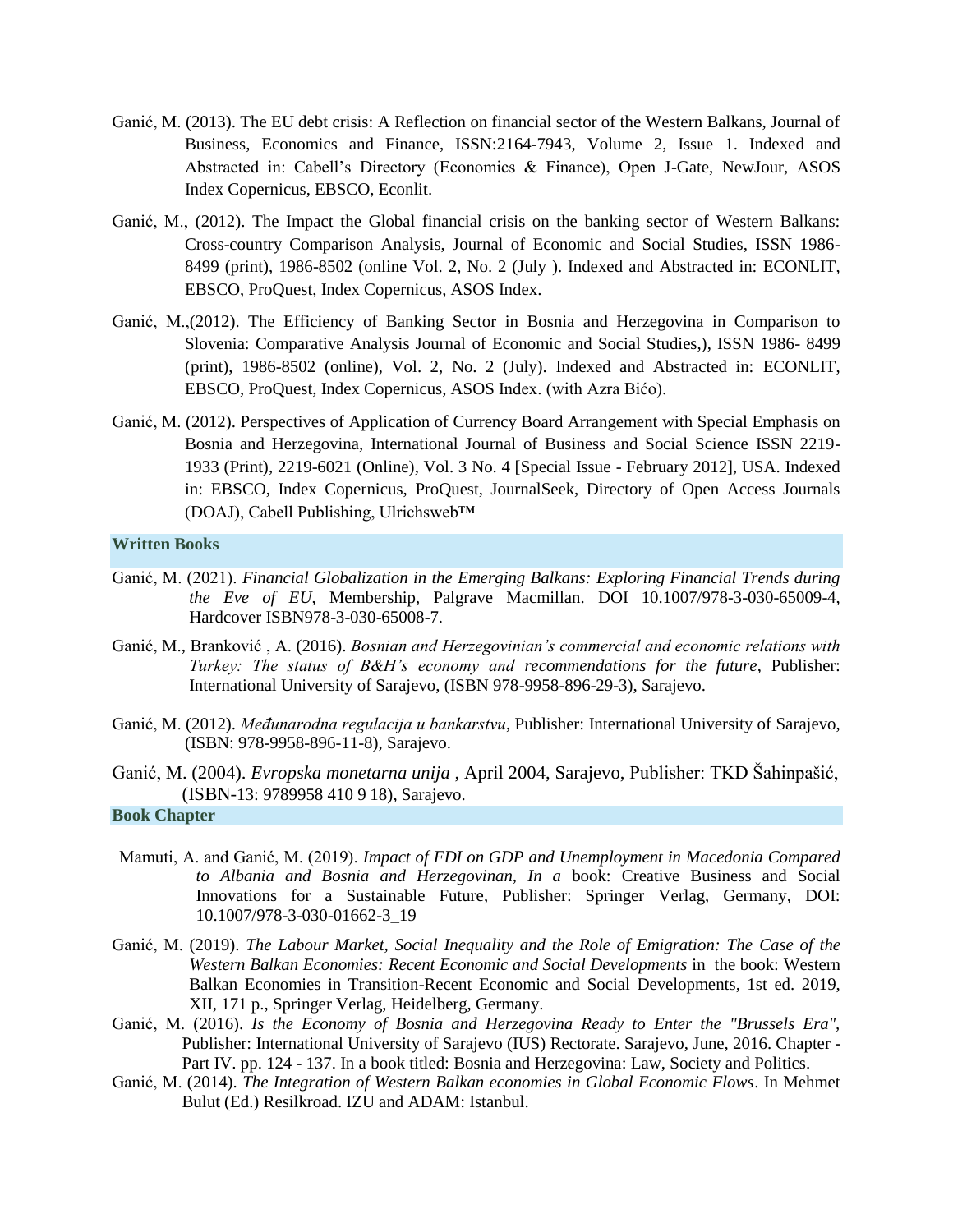#### **Peer-Reviewed Conference Presentations/Proceedings**

- [Ganić,](https://econ.ius.edu.ba/publications?f%5Bauthor%5D=76)M. Contemporary trends in Knowledge based economy: The EU experience and the Europe 2020 Strategy, 2nd International Symposium on Innovative Approaches in Scientific Studies, November 30 - December 2, 2018, Samsun, Turke[y](https://econ.ius.edu.ba/publications?f%5Bauthor%5D=76)
- [Ganić,](https://econ.ius.edu.ba/publications?f%5Bauthor%5D=76)M. Twenty –Six Years of Independence of Bosnia and Herzegovina: The Economics of Early Transition and How to go further? A Ist International A Luminary A country Symposium, 03/05 October, 2018, Gümüşhane University, Turkey.
- [Ganić,](https://econ.ius.edu.ba/publications?f%5Bauthor%5D=76)M. [On the Way towards Knowledge Based Economy: Where is Western Balkan Region?",](https://econ.ius.edu.ba/publication/way-towards-knowledge-based-economy-where-western-balkan-region) Second Sarajevo International Conference by , International University of Sarajevo (IUS), Faculty of Business Administration (FBA), Sarajevo, Vol. 2, 2. . International University of Sarajevo, Sarajevo, B&H, 2016.
- Ganić, M. Dimensions of economic development and the challenges of post-conflict transition: Evidence from the Western Balkan - paper presented at the 25. GENERAL CONFERENCE of International Peace Research Association - IPRA on Uniting for Peace: BuIldIng Sustainable Peace Through Universal Values, August 10-15 2014, Istanbul, Turkey.
- Ganić, M. Sarajčić, S. and Omerhodžić, S. Lessons from Transitional Economies' Failures: Why is B&H a Transitional (Non) Success Story? - paper presented at the First Sarajevo International Conference on "Global Crisis and Countries in Transition" June 19-22, 2014, International University of Sarajevo, pp. 9-22.
- Ganić, M. The Effects of Foreign Direct investment Flows in Developing Process of Countries of Western Balkan - paper presented at the The 5th International Summit of Istanbul Economists - New Turkey's Economic Vision In The Process of Global and Regional Change, 31 October - 01 November 2013, Istanbul – Turkey.
- Ganić, M. The Integration of Western Balkan economies in Global Economic Flows- paper presented at the INTERNATIONAL SILKROAD CONGRESS and ACTR CONFERENCE, October 27- 29, 2013 – Istanbul, Turkey
- Ganić, M. Economic Disturbances and Business Fluctuations In Economy Of Bosnia And Herzegovina The Ongoing Story, [EuroTecS](http://www.ius.edu.ba:8080/eurotecs/) 2013 European Conference of Technology and Society, June 27-28, 2013. Sarajevo.
- Ganić, M. Effects of Establishing a Central Regippy of Credits and Explicit Deposit Insurance in B&H on Certain Trends in the Domestic Banking, paper presented at the The 4th International Summit of Istanbul Economists - NEW IDEAS, NEW PRODUCTS AND PROPERTY RIGHTS IN COMPETITIVE ECONOMY, October 08-10, (2012). Istanbul, Turkey.
- Ganić, M. The Transmission of European Debt Crisis on the Region of Western Balkans: Some Stylized Facts, Electronic International Interdisciplinary Conference 2012, September  $3 - 7$ , 2012, Institution of the University of Zilina, Slovak Republic.
- Ganić, M. The Banking of Western Balkan in View of the Latest Financial Crises, paper presented at the Heritage of History: Solutions to Political and Social Issues in Southeast Europe at the Balkan Wars' Centenary, 11-13 May 2012, Istanbul, Turkey.
- Ganić, M. The investment fund industry in Federation of B&H, International Conference Business development in 2011, paper presented at the University of Zenica, November 12, 2011. Zenica-Bosnia &Herzegovina